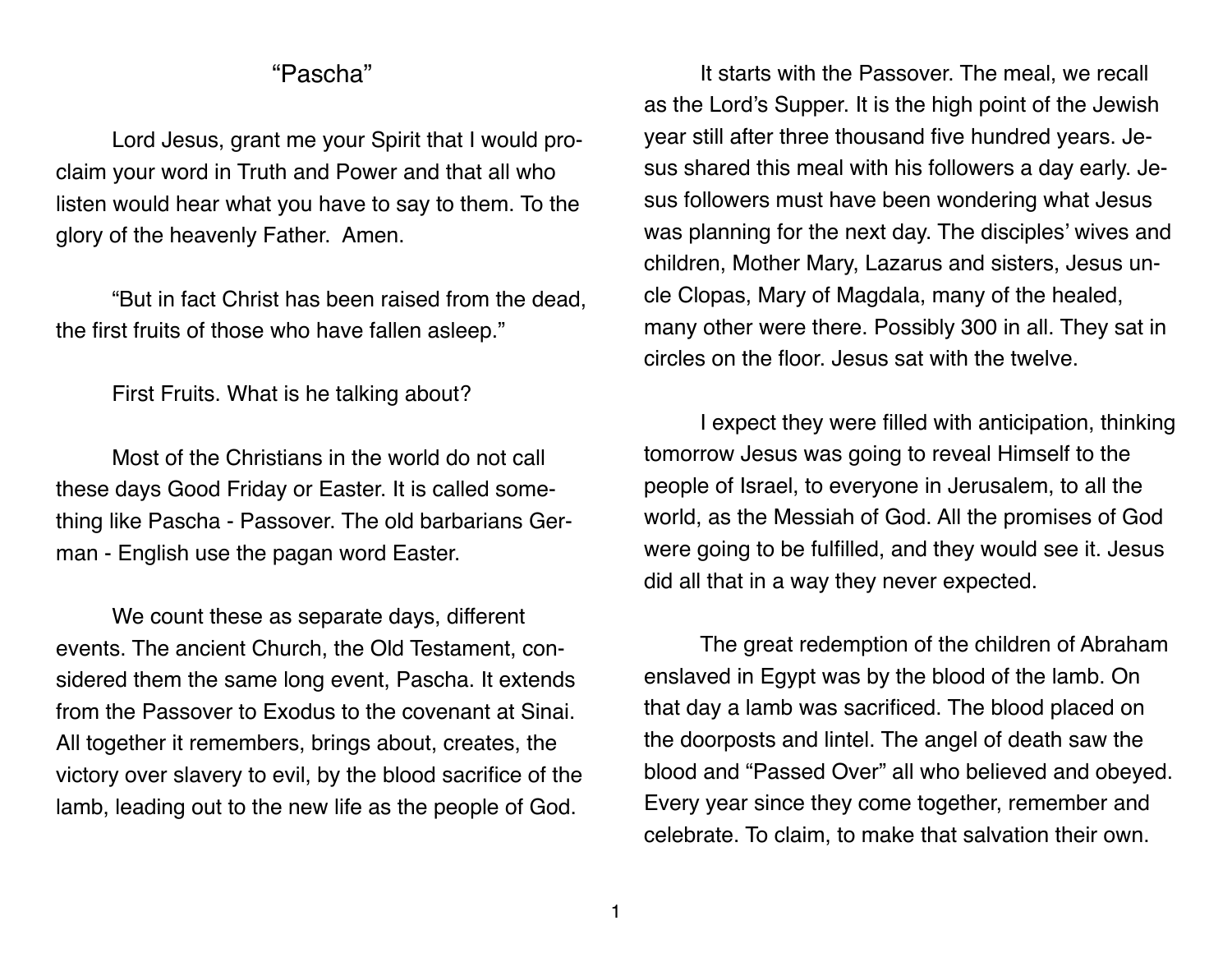In Jesus' day the historical record has over two million pilgrims. All in Judea and Galilee and pilgrims from all over, Gaul, North Africa Ethiopia, India. Large numbers from Syria, Alexandria and Babylon. There were more people than in the Baltimore region.

> Arrested, tried, convicted, executed.

 Before they knew it, Jesus was hung on a cross. They were devastated. All their dreams, their hopes, everything they expected destroyed. They had been wrong. Meanwhile all around them the population was celebrating. Can you image what it takes to kill, skin, clean more than twenty five thousand lambs an hour. There were fifty thousand priests on the local roster.

Can you image how devastated Jesus' followers were surrounded by millions of joy filled celebrants? They were eating their passover lamb. Jesus followers hardly ate, they had their passover lamb the night before. What had Jesus been thinking. Did He know He was going to be crucified the next day?

The Almighty Creator made a covenant with Abraham. It was not just about being the God of his descendants. More than just taking care of them, God promised to be the God of all people who would come to Him. It was not just about protecting and blessing with little stuff. It wasn't even about saving them from slavery in Egypt.

What does that have to do with life today? They remembered, renewed, recreated that old reality for themselves in their day. God is a mighty God, a victorious God, a Saving God, a rescuing God, a restoring God. Not just long ago, not just for today, His is victorious over all evil now and forever. They were, we are, living in His presence, His kingdom, forever.

Believe God is your God! Live as people of God now! Seek Him, seek His Spirit, His presence in your life. Come to Him, praise Him, pray to Him with all your cares, lay them before Him for Him to take care of them, care of you as He knows in wisdom and perfect love. He is with you, sustaining you, protecting you, every harm will be healed, every tear wiped away.

In Egypt with Moses God took on the most powerful nation in the world. That meant they had to have the most powerful gods. By His outstretched arm and power He overthrew and drowned the chariots and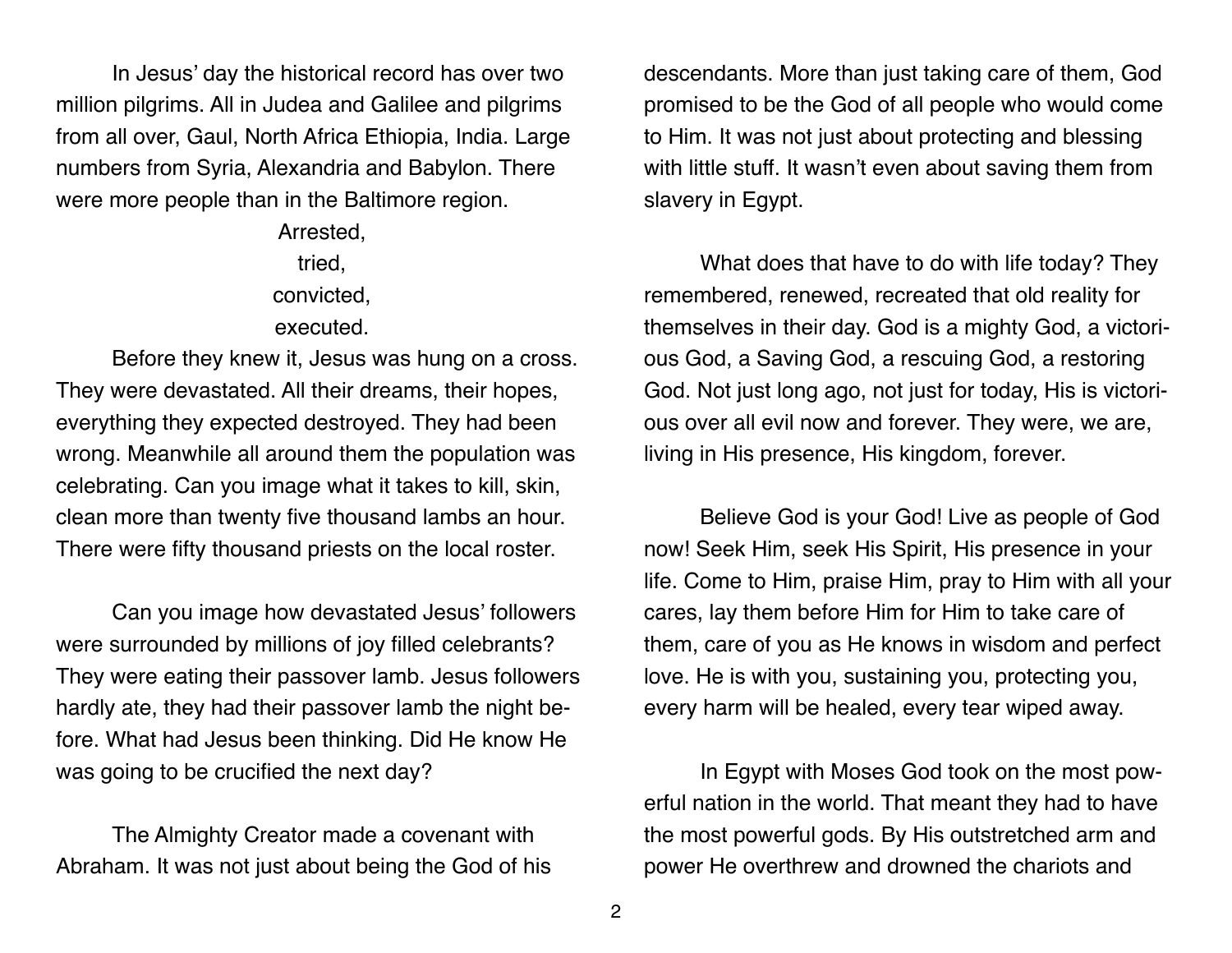army of Egypt in the sea. He did this because of His covenant promise to Abraham. He is faithful and loving. He is divine mercy and forgiveness.

It was not because they deserved His rescue, they were disobedient, filled with complaints, unfaithful. weak. He made them great by His greatness. All He asked was the they Love Him with all their heart all their soul all their minds and that they love their neighbor as themselves. Caring for the weak, the orphan, the naked and hungry treating the foreigner with kindness remembering they had been slaves, foreigners in Egypt. God's people are to live in justice and righteousness. Loving merciful and gracious to all as He is loving merciful and gracious to us.

The Day we call Good Friday is the day they knew as passover. The day the passover lamb was sacrificed. They crossed through the sea and traveled through the wilderness. Moses met God in the fire and thunder on top of Sinai God wrote His covenant with them on tablets of stone. He promised to be their God and they promised to be His people.

God, the almighty creator of heaven and earth, His only begotten Son our Lord Jesus, The Holy Spirit has promised to be your God, your savior from all evil, satan even death. Do you? have you? will you? promise to be His people, obey His word and will, serve Him all your life, worship Him now and forever? He gives you everything Himself, His Love, freely. That means it is too much for you to buy. His gift to you is not without strings, His salvation comes with requirements for you and for me to keep. If we do not obey, We will not receive the blessings He has for us.

First Fruits, what is this about first fruits? St Paul and James both call Christ's resurrection the first fruits of them that slept. First Fruits was the beginning of the Spring harvest. The very first part of the harvest was to be given to God before the rest was cut.

Today - Good Friday a delegation went to the fields near Bethlehem and selected the grain to be cut. Tomorrow, the Sabbath celebration in the Temple that Valley of the Dry Bone prophecy was read in the service. Tomorrow Evening after sundown the sheaves were cut, during the night winnowed ground and prepared. Easter morning the Chief Priest Caiaphas presented it to the Lord at the Temple with the sacrifice of a lamb.